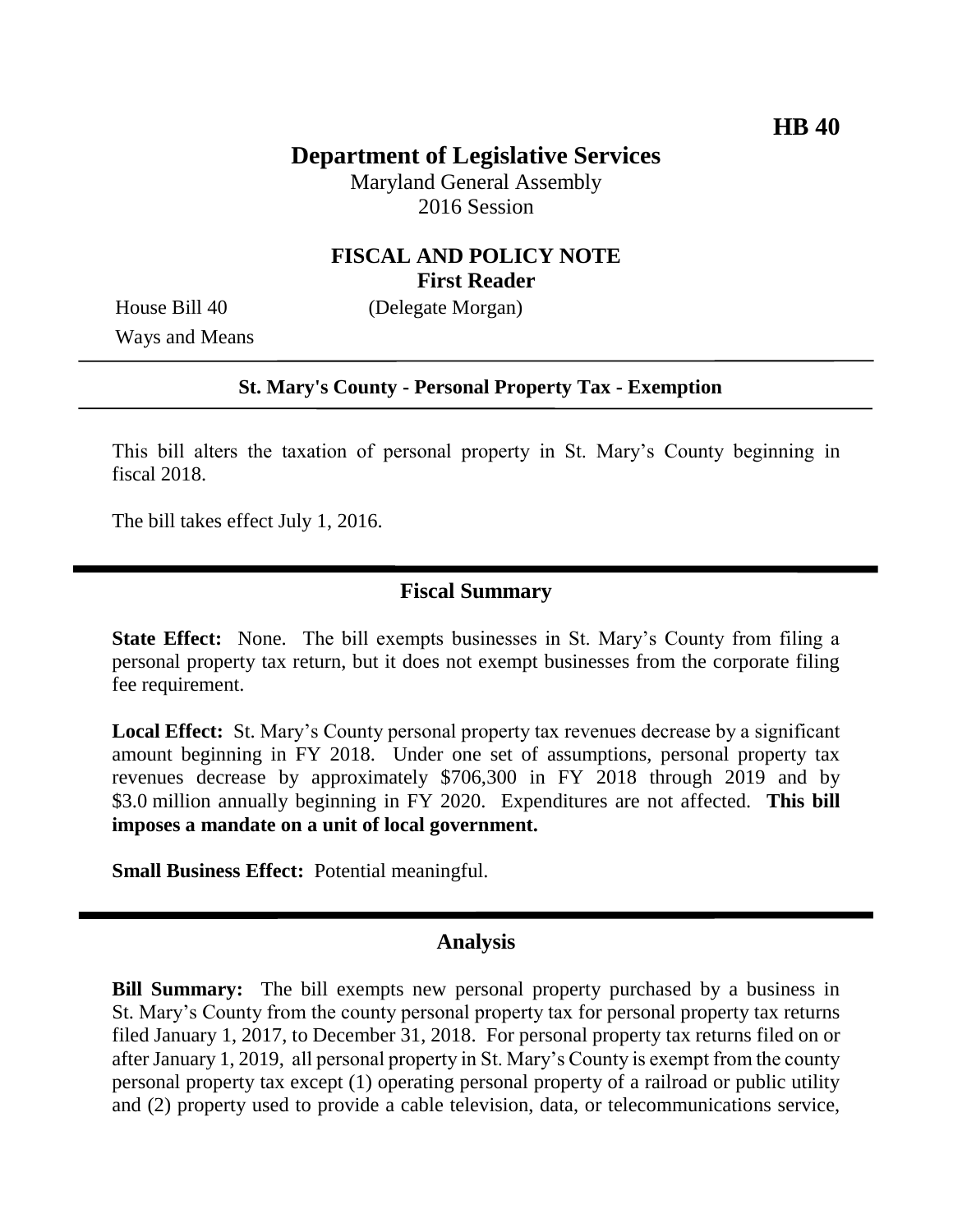including all fiber-optic and other cable wire systems, cellular telephone towers, and wireless appurtenances attached to or installed on cellular telephone towers.

In addition, the bill specifies that a person may not be required to file a personal property tax report with the State Department of Assessments and Taxation (SDAT) for personal property that is not subject to county personal property taxes under the bill.

**Current Law:** The State has not imposed personal property taxes since fiscal 1984, and all personal property is exempt from the State property tax. However, counties, municipalities, and special taxing districts are authorized to tax personal property.

The State mandates certain exemptions from personal property assessment including aircraft, manufacturing tools, equipment or machinery, research and development property, farm implements, agricultural products, livestock, and residential property (nonbusiness property). Local governments are authorized to exempt from taxation tools, equipment, or machinery used in manufacturing.

Except for personal property used in connection with a business, personal property owned by an individual is not subject to valuation or taxation. Personal property used in connection with a business is also exempt if it is owned by an individual and is located at the individual's residence and either (1) is used in connection with a licensed family day care home or (2) had a total original cost (excluding vehicles) of less than \$10,000. Local governments may provide various additional exemptions.

**Background:** The assessment of personal property is the responsibility of SDAT, while the collection of the tax on personal property is the responsibility of local governments. The department separately values inventory and all other tangible business personal property based on information filed annually by property owners by April 15 (the data is for property in the owners possession as of the preceding January 1 for property purchased in the prior calendar year). Property owners may request a filing extension of two months.

Inventory is valued at its "fair average value," which means the lower of cost or market value. All other personal property, including office furniture, fixtures, equipment, and plant machinery, is valued at "full cash value." Uniform rates of depreciation are applied to the cost of the property to determine full cash value.

**State Fiscal Effect:** The bill specifies that, beginning in fiscal 2018, businesses in St. Mary's County that have exempt personal property do not have to file a personal property tax report with SDAT, as required by Title 11 of the Tax Property Article.

Businesses operating in Maryland must file a personal property tax return (report) with SDAT each year if they have personal property. In addition, businesses are also required

HB 40/ Page 2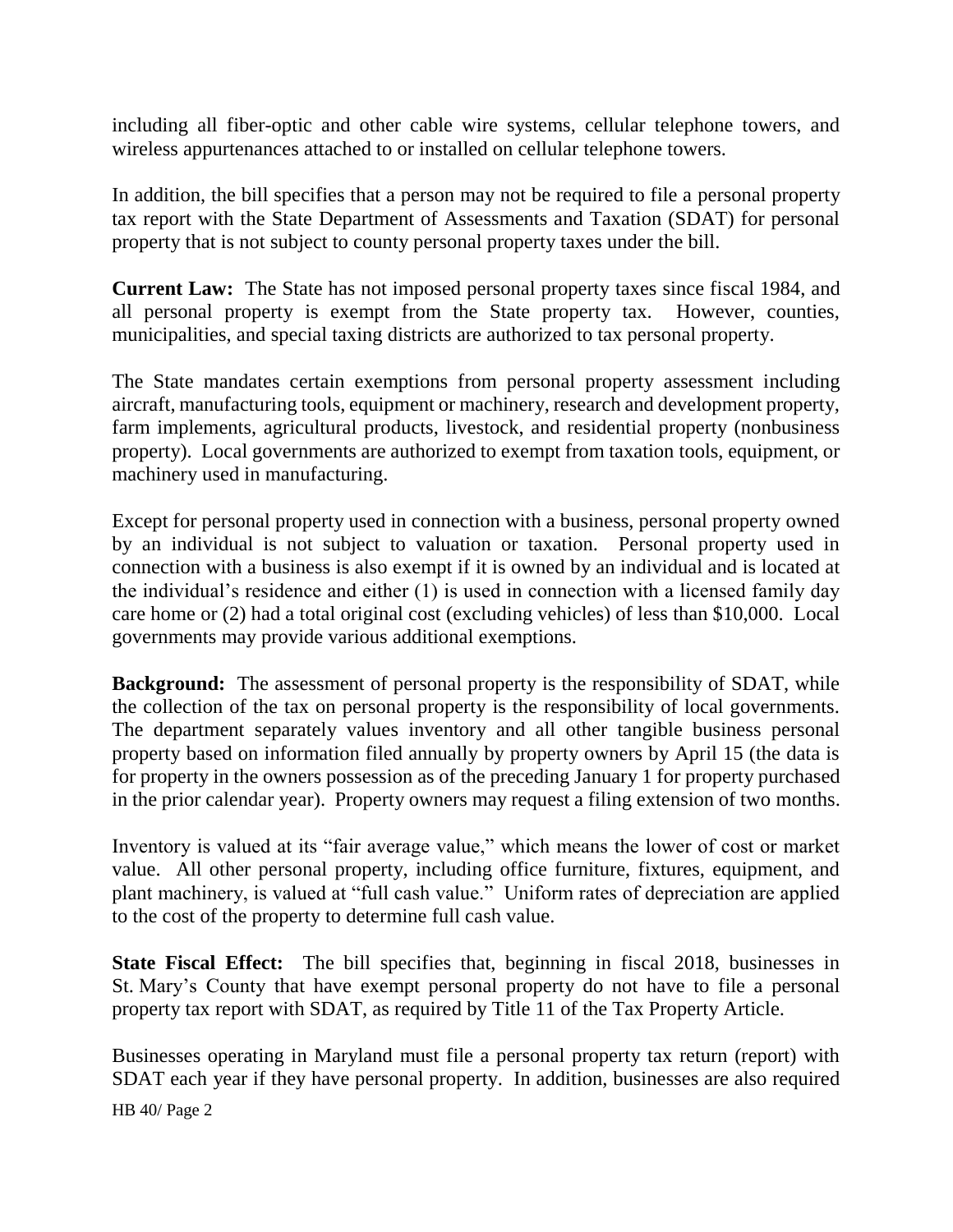to pay an annual filing fee of, in most instances, \$300, as required under Title 1 of the Corporations and Associations Article, in order to operate in the State. SDAT advises that it uses one form (Form 1) to meet the requirements of both statutes. The bill exempts business in St. Mary's County from filing a personal property tax return (report), but it does not exempt businesses from the corporate filing fee requirement under current law.

**Local Fiscal Effect:** The bill alters the taxation of personal property in St. Mary's County in two ways beginning in fiscal 2018. First, the bill exempts from county taxation specified new business personal property purchased between January 1, 2016 (returns filed beginning January 1, 2017), and December 31, 2018. Second, beginning in fiscal 2020 (for property purchased during calendar 2018 for returns filed on or after January 1, 2019), the bill exempts all personal property from county taxation, except for operating personal property of a railroad or public utility and specified telecommunications property.

St. Mary's County currently collects approximately \$3.5 million annually in business personal property tax revenues. Exempting newly purchased personal property from county taxation may decrease county revenues by approximately \$706,300 in fiscal 2018 and 2019. Exempting most personal property from county taxation could decrease county revenues by approximately \$3.0 million annually beginning in fiscal 2020. These estimates assume that 20% of the taxable personal property assessable base in a year comes from new purchases by businesses and that specified telecommunications property comprise 15% of the county's business personal property assessable base.

SDAT estimates that the St. Mary's County business personal property assessable base will total approximately \$164.2 million for fiscal 2016 and \$165.0 million for fiscal 2017. SDAT does not currently have data as to the amount of personal property owned by various telecommunications services referenced in the bill.

To the extent the actual personal property assessable base differs from the estimate, the effect of the property tax exemptions will vary accordingly.

**Small Business Effect:** Small businesses in St. Mary's County will not be subject to personal property taxes for new personal property purchased through December 31, 2018, and beginning in fiscal 2020 these small businesses will not be subject to county personal property taxes with regards to business personal property. As a point of reference, in fiscal 2014, there were 2,907 personal property tax reports filed with SDAT. The average personal property assessment was \$55,700, resulting in an average tax amount of \$1,200.